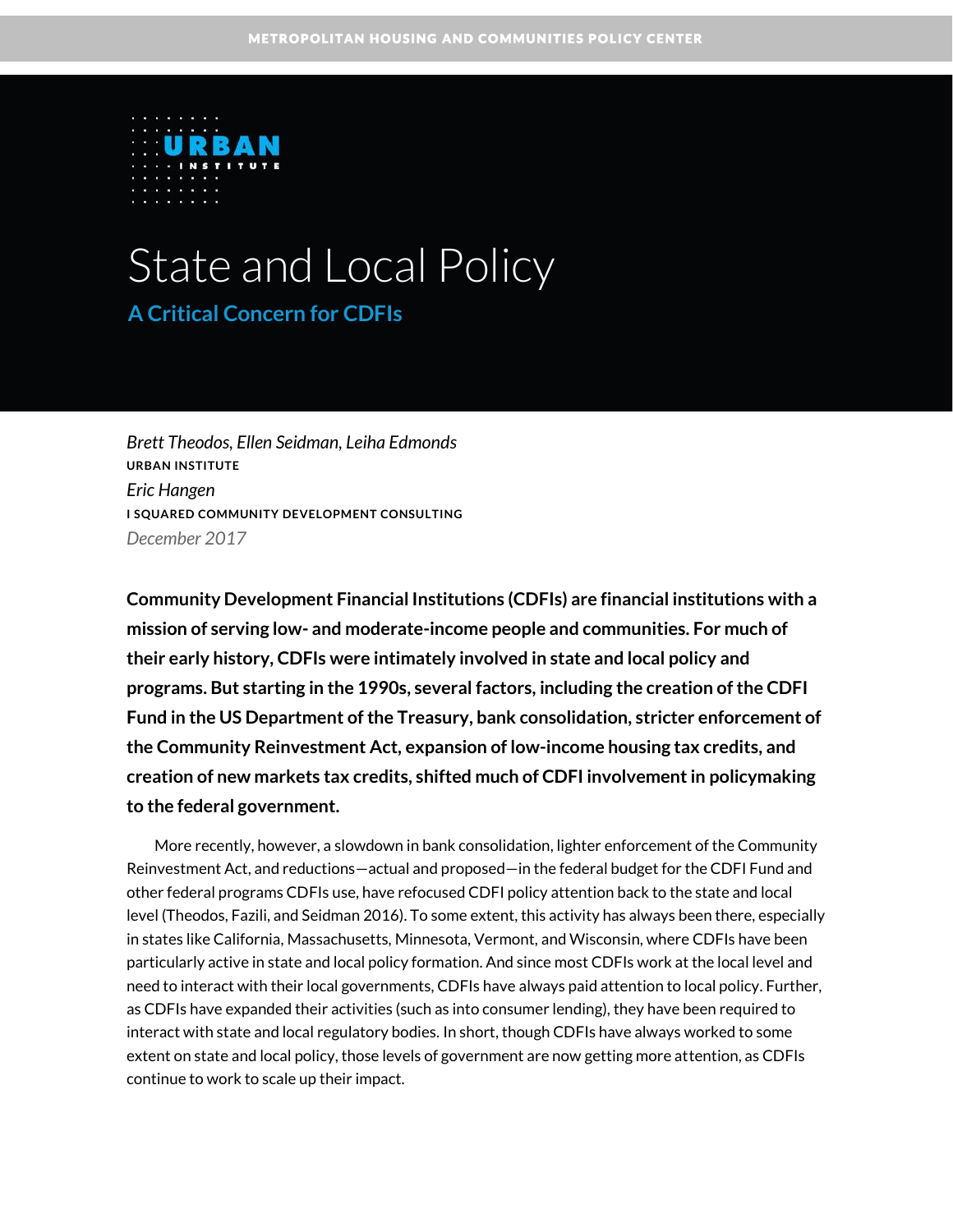This brief, based on interviews, a roundtable, and a workshop with CDFIs and policymakers who work with them, discusses the types of state and local policy issues CDFIs are interacting with and how they are doing it. The brief introduces the types of state and local policy that are important for CDFIs, provides some concrete examples of state and local policies CDFIs are working on, and concludes with a discussion of strategies and techniques for successful engagement.

#### BOX 1

#### **The Urban Institute's Collaboration with JPMorgan Chase**

The Urban Institute is collaborating with JPMorgan Chase over five years to inform and assess JPMorgan Chase's philanthropic investments in key initiatives. One of these is Partnerships for Raising Opportunity in Neighborhoods (PRO Neighborhoods), a \$125 million, five-year initiative to identify and support custom solutions for the unique challenges facing disadvantaged neighborhoods in US cities, with community development financial institutions (CDFIs) as critical partners in that effort. The goals of the collaboration include using data and evidence to inform JPMorgan Chase's philanthropic investments and informing the larger fields of policy, philanthropy, and practice. Urban Institute research is exploring the complexity of how to build CDFI capacity and impact, recognizing the diverse ways CDFIs serve their target communities.

## Types of State and Local Policy That Are Important for CDFIs

Much like federal policy, state and local policy can influence CDFIs in three major ways: providing resources for the CDFI or for CDFI borrowers, setting the terms of business for CDFIs or their borrowers, and impacting the people and communities CDFIs work with. Although most of this brief is focused on resources, the other two categories are important in that they provide critical context for CDFI activities. For example, if licensing or regulatory policies make it hard for CDFIs to make appropriately priced loans to borrowers or limit the ability of borrowers to access CDFI financing, CDFIs will face greater challenges in accomplishing their mission. On the other hand, a state policy environment that recognizes the value of mission-oriented alternative financing vehicles can improve outcomes for both CDFIs and borrowers.

Equally important are state and local policies that affect the people and communities CDFIs work with. CDFIs, a part of the community development field, arose out of the civil rights movement and have missions that embody principles of social justice and shared prosperity. In addition, many CDFIs have made explicit commitments to environmental sustainability. When communities are challenged through natural disaster or economic change, when entrepreneurs cannot access credit, or when individuals do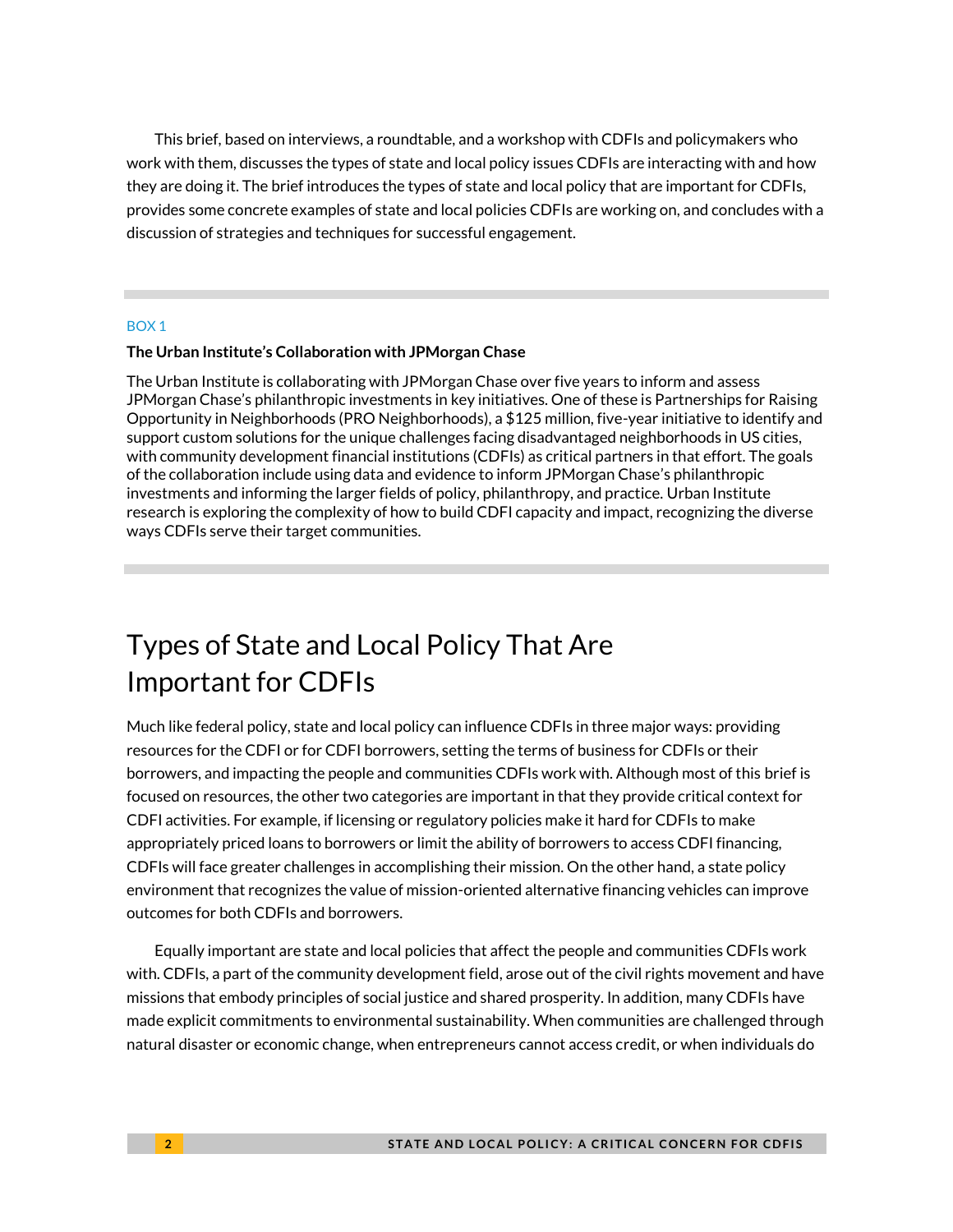not have access to quality jobs or appropriate financial services, CDFIs are called upon to fill these gaps. Whether and how effectively they can respond depends on state and local policy.

### **State and Local Policy Opportunities for CDFIs**

Since their creation, CDFIs have used a variety of policy levers to influence their work. Here we summarize those opportunities.

- **Equity (grant) support.** As we discuss in an earlier brief (Seidman, Fazili, and Theodos 2017), equity capital is critical to CDFIs' ability to survive and work effectively. Equity is not only a financial cushion in times of stress, but it is also the base for leveraging debt capital and is a funding source for items, including policy work, for which programmatic funding is limited. Several states have broadly targeted equity grant programs for which CDFIs are eligible. CDFIs in a few states are working on establishing and funding programs modeled on the federal government's CDFI Fund, which provides equity grants.
- **Long-term or low-cost debt.** As financial institutions, CDFIs need money to lend. Low-cost debt enables them to lend more flexibly and better meet the needs of their borrowers, as well as to layer lower-cost funds into large-scale capital projects. Long-term debt is especially valuable for CDFIs that fund real estate projects, including community facilities, which often need long-term debt to make the projects economically feasible. A number of states, and some governmental entities (e.g., transit authorities), make long-term or low-cost debt available to CDFIs, either directly on CDFI balance sheets or through special-purpose funds that finance CDFI projects. In some states, this debt is raised through bond issuance, in others through general appropriations.
- **Credit enhancements.** CDFIs specialize in lending to people, projects, and small businesses that may be too risky to get standard bank financing. For small businesses, bank financing may be unavailable because of the age of the firm, the valuation of collateral, the experience or personal financial strength of owners or the parameters of the firm's business plan. CDFIs are businesses themselves, and their long-term viability depends on the repayment of loans. Thus, CDFIs are better able to serve their target customers if another entity shares the credit risk. Several states, some using money from the federal State Small Business Credit Initiative, have established capital access programs, sometimes in close coordination with CDFIs, under which the state and lenders create a pooled loan loss reserve.<sup>[1](#page-14-0)</sup> Other forms of credit enhancement that states have made available to CDFIs include loan guarantees and funding for loan loss reserves.
- **Tax credits for investments in or with CDFIs.** Many states provide tax credits similar to the federal low-income housing tax credit, new markets tax credit, or historic preservation tax credit, that support projects CDFIs develop or lend to. In addition to making such projects feasible, sale of the tax credits can provide income to CDFIs. Other states encourage direct debt or equity investments in CDFIs by providing investors with income or franchise tax credits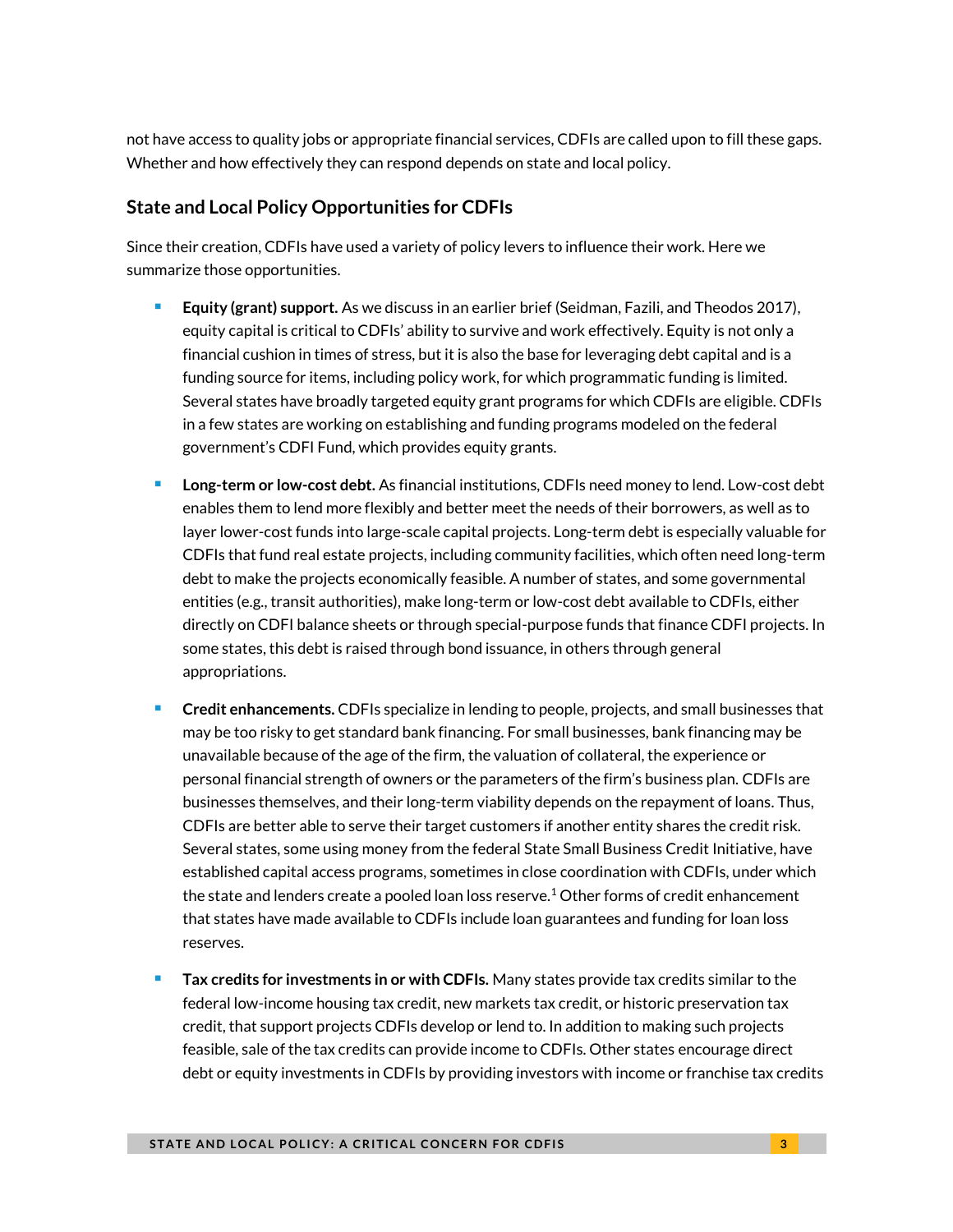for their investments. The beneficiaries may be individuals or types of corporations, such as insurance companie[s.](#page-14-1) $2$  In addition, statutes such as state versions of the Community Reinvestment Act can bring funds to CDFIs.

- **Fees to run government programs.** As financial institutions embedded in low- and moderateincome communities, CDFIs are well positioned to administer financial programs targeted to those communities. CDFIs have been chosen to run programs ranging from support for working waterfronts to technical assistance for minority- or women-owned businesses. In some cases, CDFIs were major players in the establishment of these programs. In addition to helping CDFI borrowers and communities, this type of activity can provide fee income to CDFIs to supplement income from lending.
- **Licensing and regulatory policies.** Though nondepository CDFIs are not subject to the set of federal regulations that govern banks and credit unions, including capital regulation, as lenders, they are subject to substantive regulation of their activities and, often, to state licensing laws. This is especially true for nondepository CDFIs that are small business, residential mortgage, and consumer lenders. Laws and regulations that create exceptions for CDFIs, recognizing that they provide responsible alternative credit and are bound by a mission to serve their communities, combined with cordial relationships with state regulators, can enhance CDFIs' activities.
- **Policies that affect communities and consumers.** The job of CDFIs is to work with low- and moderate-income people and communities to enhance their well-being. CDFIs therefore have an interest in policies that can help or harm those communities. These include policies relating to consumer protection, foreclosure prevention, availability of health care and education, and urban redevelopment strategies.

## Examples of State and Local Policy Engagement

### **Equity and Grant Supports**

A few states have pursued legislation to create a state version of the CDFI Fund Financial Assistance program. The New York State CDFI Fund was approved by the legislature and had just been authorized when the financial crisis occurred in 2008, putting the program on ice. The New York State CDFI Coalition is advocating for a \$15 million appropriation for the coming year, which, if approved, would be the first funding the program has received. Wisconsin CDFIs have also pursued legislation to create a state CDFI Fund, although they are currently more focused on gaining passage of a tax credit for investment in CDFIs (see section on tax credits).

A number of relatively small state equity grant programs already exist, such as New York's Empire State Development CDFI Assistance Program, which has provided more than \$25 million in equity capital since 1997 to CDFIs to make loans to minority- and women-owned businesses. $^3$  $^3$  Minnesota's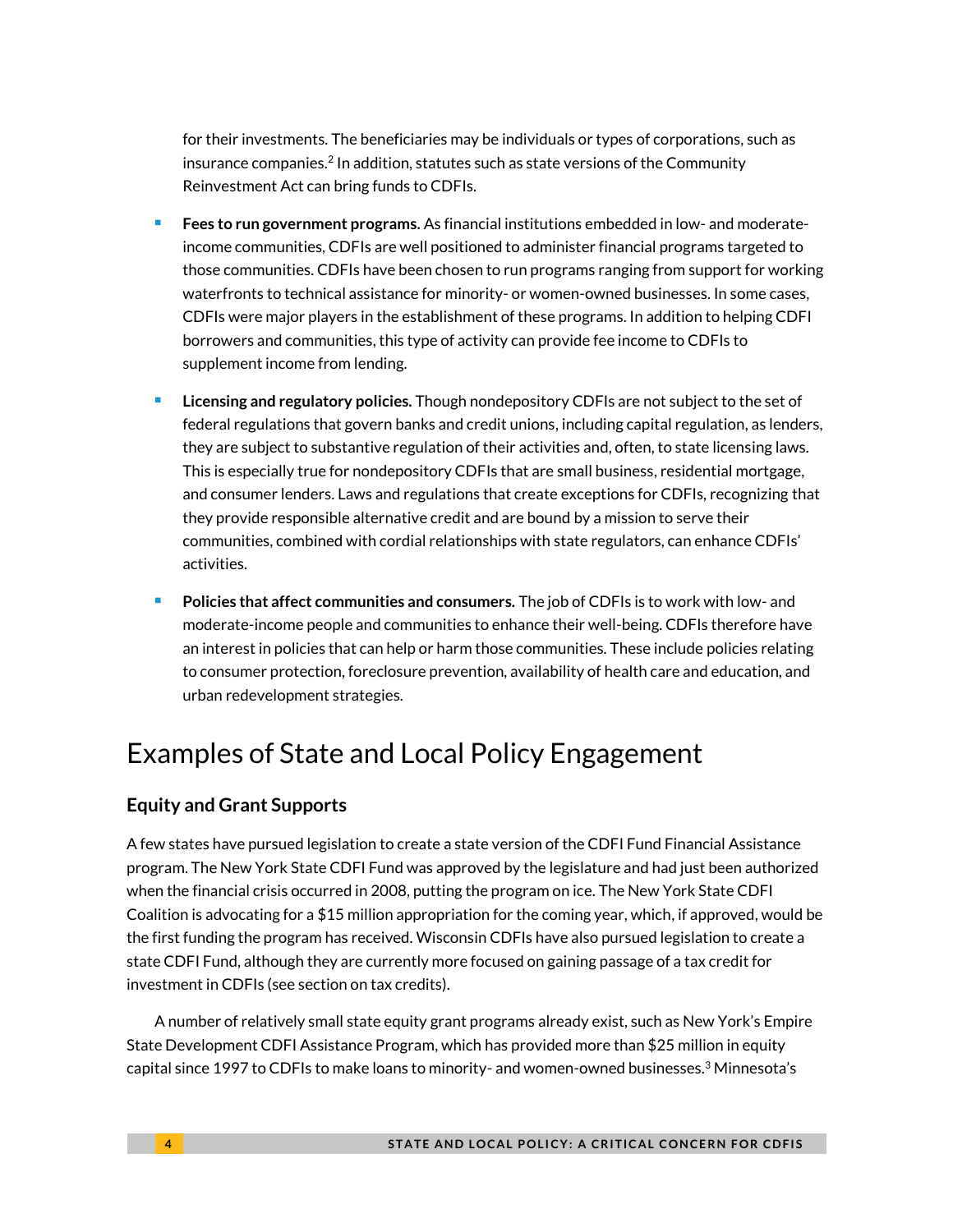Urban Initiative Program made grants to CDFIs that are lending to minority businesses in and around the Twin Cities area. In 2012, total state investment was \$460,000 (Bevins 2013). The program has since been replaced with the Emerging Entrepreneurs Loan Program, which began in 2017 and awarded a total of \$2 million in funding to community lenders. The Massachusetts Association of Community Development Corporations reports it has successfully advocated for a \$1 million capital program that will benefit CDFIs in that state. Pennsylvania and Washington both used State Small Business Credit Initiative money—a federal pass-through—to provide capital grants directly to CDFIs (Opportunity Finance Network, n.d.).

### **Long-Term or Low-Cost Debt**

There have been several instances in which states have made debt investments directly to CDFIs. One notable effort is the Vermont Treasurer's Office Local Investment Advisory Committee, established in 2014, to advise the State Treasurer's office on local investment opportunities for funds it manages. The Treasurer's Office has made investments of over \$3 million in two CDFIs. For at least one of those CDFIs, the terms of borrowing were 10 years at approximately 2 percent interest. The Rhode Island State Treasurer also has made a \$500,000 debt investment in a CDFI in that state, the Capital Good Fund.

In California, the Bay Area Metropolitan Transportation Commission invested \$10 million to seed the Transit-Oriented Affordable Housing Fund, a \$50 million fund managed by the Low Income Investment Fund, a CDFI. In New York, CDFIs engaged in business financing have borrowed money at 1 percent interest on a seven-year term from the Empire State Regional Revolving Loan Trust Fund. And CDFIs focused on affordable housing can access bridge loans for the purchase of vacant or occupied buildings, predevelopment, and moderate rehabilitation through the New York City Acquisition Fund. Minnesota is putting into place a Healthy Food Financing Initiative that will eventually allow CDFIs to draw zero percent interest debt to relend into communities with food deserts. The fund has not yet been capitalized, however. The Maine Regional Economic Development Revolving Loan Program has provided subordinate debt financing to CDFIs, including \$1 million to Coastal Enterprises, Inc. (CEI), to relend to businesses. Currently, CDFIs must ask to access these funds on a deal-by-deal basis.

The term and pricing of capital has affected some states' efforts to deploy money through CDFIs. For example, the Wisconsin Housing and Economic Development Authority was authorized to provide debt financing to CDFIs, but at least one CDFI we interviewed declined to draw funds because of the 4 percent interest rate. In Massachusetts, Mass Growth Capital Corporation has made debt capital available at 3 percent interest to CDFIs, although one observer reports that few CDFIs have actually drawn that money.

### **Credit Enhancements**

Credit enhancement programs, such as loan loss reserves and loan guarantees, support lending to people, projects, and small businesses that may be too risky to get standard bank financing. In California, the state-run California Capital Access Program (CalCAP), provides credit enhancement through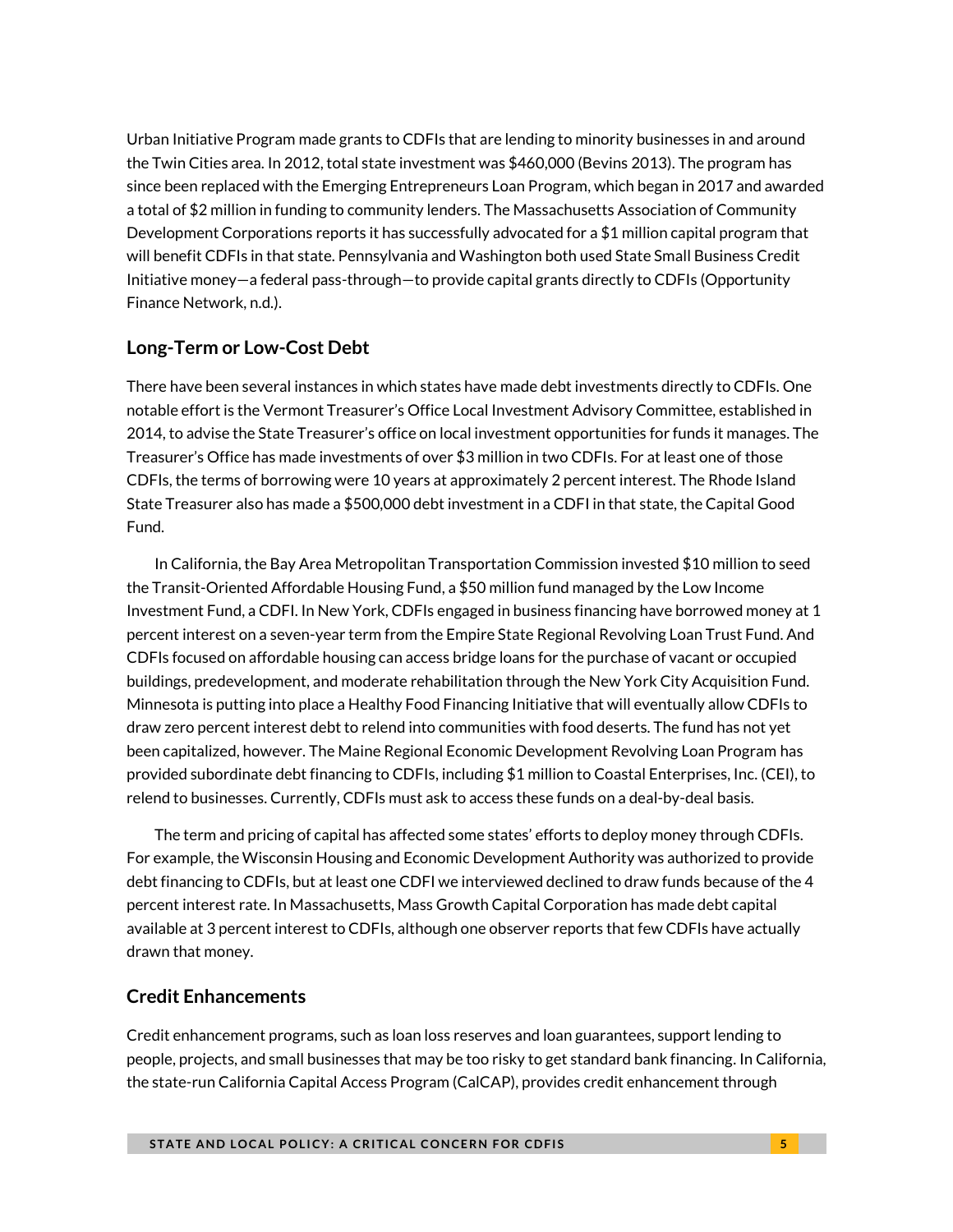collateral support and a loan loss reserve for eligible financial institutions including CDFIs. CalCAP's collateral support program pledges cash to cover the collateral shortfall of loans made by participating lending institutions of \$50,000 or more. The CalCAP small business loan loss reserve program can provide up to 100 percent coverage on losses as a result of certain loan defaults. In addition, the loan loss reserve is also used to support lending to specialty programs; these include creating more charging stations for electric vehicles, helping at-risk small businesses comply with requirement of the federal Americans with Disabilities Act, assisting small businesses and property owners to finance the costs to seismically retrofit existing buildings and homes, and retrofitting polluting diesel trucks.

In 2015, 10 local financial institutions in Lawrence, Massachusetts, established the Venture Loan Fund, making \$2.5 million available for local lending. The City of Lawrence provides a 10 percent loan loss reserve to the fund and the program is administered by a CDFI, Mill Cities Community Investments.

### **Tax Credits for Investments in or with CDFIs**

State tax credit programs benefitting CDFIs include both credits for investments or donations directly to CDFIs and credits supporting the development of projects that CDFIs may finance. Until it was recently discontinued for new investments, COIN (the California Organized Investment Network) was a voluntary community reinvestment program focused on the insurance industry. COIN is administered by the California Department of Insurance, and state law required insurance companies to report their community development investment activity to the department.[4](#page-14-3) To further encourage community development investments, COIN provided investors with a tax credit of up to 20 percent of their investment in COIN-certified CDFIs (to qualify, the investment must have been either interest-free debt, equity, or an equity-like debt instrument) (Jones and Olivares-Castain 2016). Forty-seven CDFIs have been certified. The state made \$10 million in tax credits available each year, which leveraged up to \$50 million or more of private investment into COIN-certified CDFIs. A report by Pacific Community Ventures indicates that between 2011 and 2015, 34 CDFIs received investments totaling \$237.5 million and deployed \$505.7 million of pooled funds into projects and businesses benefiting underserved communities (Brett and Woelfel 2016). The COIN program failed to be re-authorized in 2016. Efforts are currently under way to reinstate the program.

The Massachusetts Community Investment Tax Credit provides tax credits to individuals and corporations who make donations to qualified Community Development Corporations that have had "community investment plans" approved by the state. In 2017, over 40 organizations, including several CDFIs, received tax credit allocations ranging from \$60,000 to \$150,000. The Vermont Charitable Housing Investment Tax Credit provides a tax credit for investors in eligible affordable housing projects. The Vermont Community Loan Fund has been raised around \$1.5 million of below-market loans for lending capital through this program (often at zero percent interest), which it then relends to affordable housing developers. In 2013, Wisconsin Senate Bill 43 sought to create a tax credit for investors in CDFIs, in the amount of 10 to 12 percent of the investment over two years. The bill failed to pass, but advocates are again focused on gaining passage this year.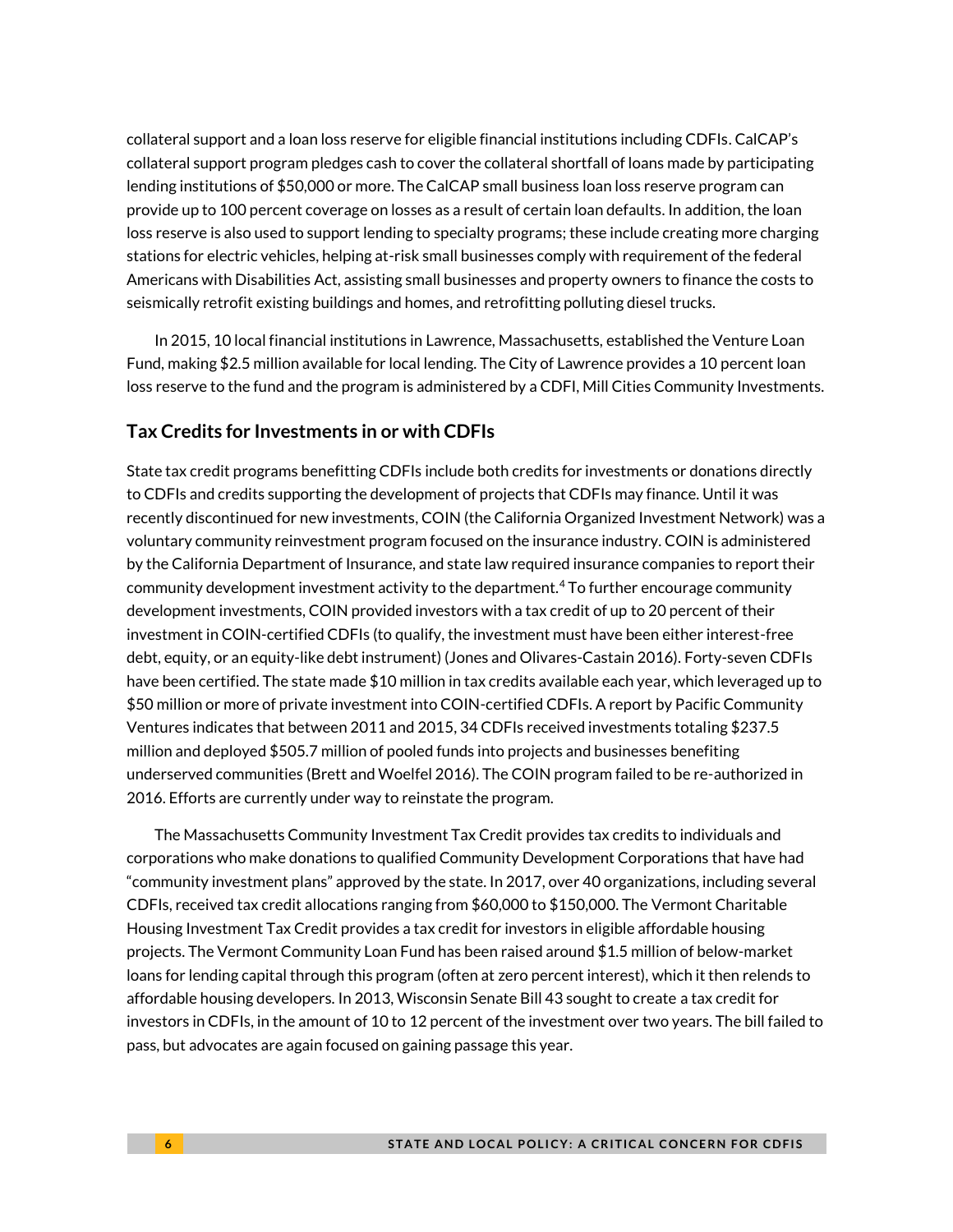Many states have instituted state-level tax credit programs that seek to mirror or complement the major federal tax credit programs for community development. Fourteen states have state versions of the federal New Markets Tax Credit progra[m.](#page-14-4)<sup>5</sup> Generally, these programs encourage investments in certified Community Development Entities that in turn invest in businesses in low-income communities. For example, the Oregon New Markets Tax Program reports providing \$202.8 million in state tax credits to 37 businesses in 201[6](#page-14-5), creating or retaining 2,132 jobs.<sup>6</sup> All CDFIs qualify to be Community Development Entities, but other organizations can also qualify.

Many states also have tax credit programs supporting the development of specific types of projects that CDFIs might finance, such as state historic housing tax credits (most states[\)](#page-14-6) <sup>7</sup> and state low-income housing tax credits (15 states and Washington, DC).<sup>[8](#page-14-7)</sup>

Many local governments provide property tax abatements, and structure tax increment financing to support affordable housing and commercial real estate development, sometimes with a focus on underserved areas.

### **State Programs that CDFIs Help to Administer**

As financial institutions embedded in low- and moderate-income communities, CDFIs are uniquely positioned to administer financial programs targeted to those communities. Examples of partnerships between state housing finance agencies and CDFIs exist across the country. CDFIs administer several loan programs for the Minnesota Housing Finance Agency, including a Fix-Up Fund, Energy Fix-Up Fund, Impact Fund, and Rental Rehabilitation Deferred Loan Fund. Loans sit on the agency's balance sheet, but CDFIs earn fees for helping to deploy the loans to borrowers. The Washington State Housing Finance Commission has a mortgage brokering relationship with HomeSight, a CDFI. And other housing finance agency and CDFI brokering and correspondent lending relationships exist across the country. Additionally, according to an Opportunity Finance Network (n.d.) report, 59 percent of housing finance agencies across the country were providing financial or technical support to CDFIs and other nonprofits who provide homebuyer counseling and education. Many housing finance agencies also subgranted funds to CDFIs from the National Foreclosure Mitigation Counseling program for foreclosure prevention and mitigation.

In addition to state housing finance agency partnerships, Massachusetts and Wisconsin provide operating grants to CDFIs to provide technical assistance to small business owners. The CDFI Wisconsin Women's Business Initiative Corporation receives operating grants from the state to support programing including technical assistance; these funds also provide leverage for other federal support focused on training and technical assistance.

In New York, the Affordable Housing Corporation provides grant funds that CDFIs, as well as other approved nonprofits, regrant to low-income homeowners to assist with home repairs. CDFIs earn administrative fees for this activity. Funding for fiscal year 2015–16 was \$59 million, although this amount also includes funding to developers for the development and rehabilitation of for-sale housing stock.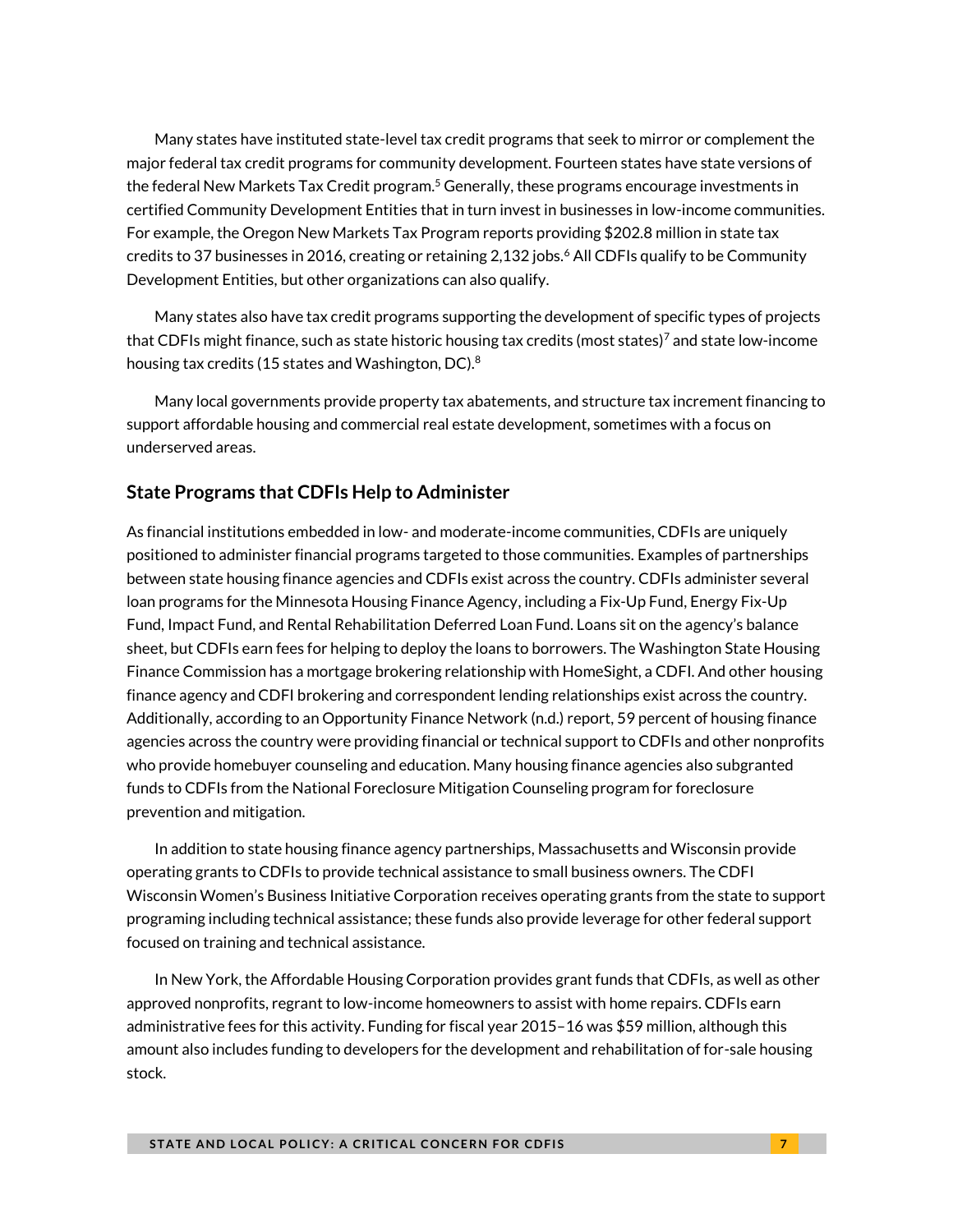In Maine, until 2016, Coastal Enterprises, Inc. (CEI) administered Maine's Working Waterfront program, which provides financing to property owners to maintain working waterfronts. During its management, CEI made 240 loans totaling \$17.74 million that leveraged an additional \$55.8 million of investments from partners and preserved waterfront access for the fishing and related industrie[s.](#page-14-8) 9

### **Licensing and Regulatory Policy**

For CDFIs working with consumers, homebuyers and homeowners, or small businesses, state regulations and licensing laws can loom large. Though, for mortgage lenders in particular, the standards are set in part at the federal level and in some larger cities local licensing laws may be relevant, most lender licensing is a state function. State understanding of and attitudes toward both CDFIs and their missions can make an enormous difference in whether and how the CDFIs can serve their clientele. When CDFIs and other lenders compete under relatively strict state standards, CDFIs' special borrower relationships and ancillary services can be an effective competitive advantage. In a more free-flowing environment, CDFIs may be severely disadvantaged by lax underwriting standards of their competitors.

One of the first laws federal statutes passed in response to the housing crisis was the **Secure and Fair Enforcement for Mortgage Licensing Act, or SAFE Act**. States administer this law, but they do so according to minimum standards set by the federal Consumer Financial Protection Bureau. The statute, enacted in 2008, was a response to the shoddy practices and virtually nonexistent competency and ethics standards for mortgage originators in many states. It requires states to set standards and originators to pass exams. Because originators who work for banks or credit unions get special treatment, the law's main impact is on nonbank originators and their employees. CDFIs have had a range of experiences under this system. Organizations in Florida and Texas reported that they found a lack of understanding of CDFIs' mission and practices, and interactions were difficult. In other states, CDFIs were treated "just like banks," which can raise concerns about underwriting, pricing, and risk management practices either not in scale with the CDFI's lending volume or not consistent with serving a riskier population. On the other hand, CDFIs in Minnesota and Massachusetts reported that state authorities had successfully modified or were working to modify their requirements to account for the CDFIs' mission and nonprofit status; those in New York reported less successful attempts at accommodation.

CDFIs serving small businesses and doing nonmortgage consumer finance also face state licensing requirements, although generally these are less burdensome than those relating to mortgages. In our conversations with CDFIs subject to these regimes, we found a range of approaches, including exemption (Vermont) and effective working relationships (Washington and Colorado). CDFIs can also be impacted by laws and regulations designed to curb predatory lending. For example, in California, state law prohibits CDFIs from paying referral fees for small business loans except to licensed brokers. In contrast, nonmission merchant cash advance companies, can pay fees to all kinds of brokers. Opportunity Fund and other CDFIs worked together to change this rule to allow CDFIs to pay referral fees to all types of brokers. However, as a result of regulatory concerns about expanding the scope of business of unlicensed lenders (including CDFIs) and pushback from cash advance for-profit companies,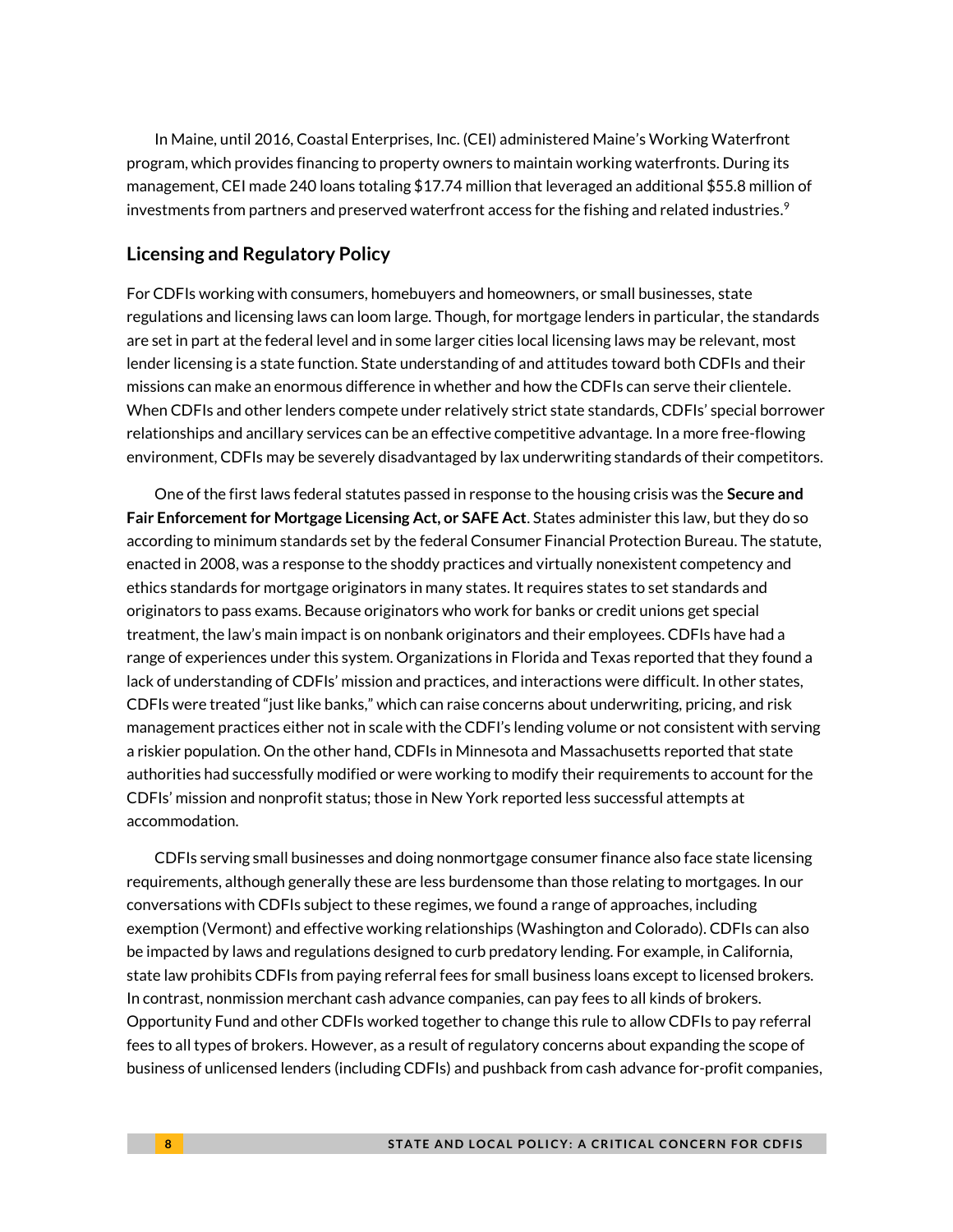the updated California bill allows CDFIs to pay referral fees only to other nonprofits. CDFIs working on this issue noted that, in the future, CDFIs will focus on better educating the state legislature on the difference between CDFIs and other lenders.

## Strategies for Success in State and Local Policy

CDFIs that are successful in influencing state and local policy employ multiple strategies. The most important is to build relationships in both the executive and legislative branches. CDFIs also find that working through partnerships and coalitions is effective (box 2), although coalition building and maintenance can be difficult and time-consuming. CDFIs also report success when they become known conveners, especially across silos of either subject matter or institution type and when they help policymakers better connect with their constituents.

Relationships are important to successfully influencing policy at all levels of government. CDFIs have advantages in building relationships compared with some other policy advocates because much CDFI activity is visible in legislators' districts, which affords CDFIs a powerful opportunity to communicate the value of what they do. This means visiting policymakers regularly and keeping them up to date on what the CDFI is doing that the policymakers are interested in. Targeted fact sheets with statistics and pictures showing the CDFI's activities, as well as site visits can be effective strategies to start a relationship, especially with legislators and their staffs (Theodos and Hangen 2017). And some CDFIs, such as Craft3, have found that hiring a lobbyist who knows his or her way around the legislature is a useful complement to the CDFI's own activities (box 3). Finally, though building a relationship before making an ask is important, having defined requests and working with the legislator or executive branch officials to solve specific problems is an important part of sustaining the relationship.

CDFIs have also developed policy influence through less-direct strategies. For example, Virginia Community Capital has become known and relied upon to bring together people and organizations of different types or that focus on issues of state-wide importance. CDFIs are especially helpful in this context where the topic at hand is economic development—a topic that means many things to many people and about which there are many perspectives, but where the CDFI may have the trust of all parties and resources that others lack. Once a CDFI becomes effective in this role, it is more likely to be called upon to give advice or participate in key initiatives, both important opportunities to influence policy. As David Reiling of Sunrise Banks in the Twin Cities noted, when the city wanted to submit a bid for Amazon's headquarters, "all of a sudden everyone called on us to do New Markets [Tax Credits]."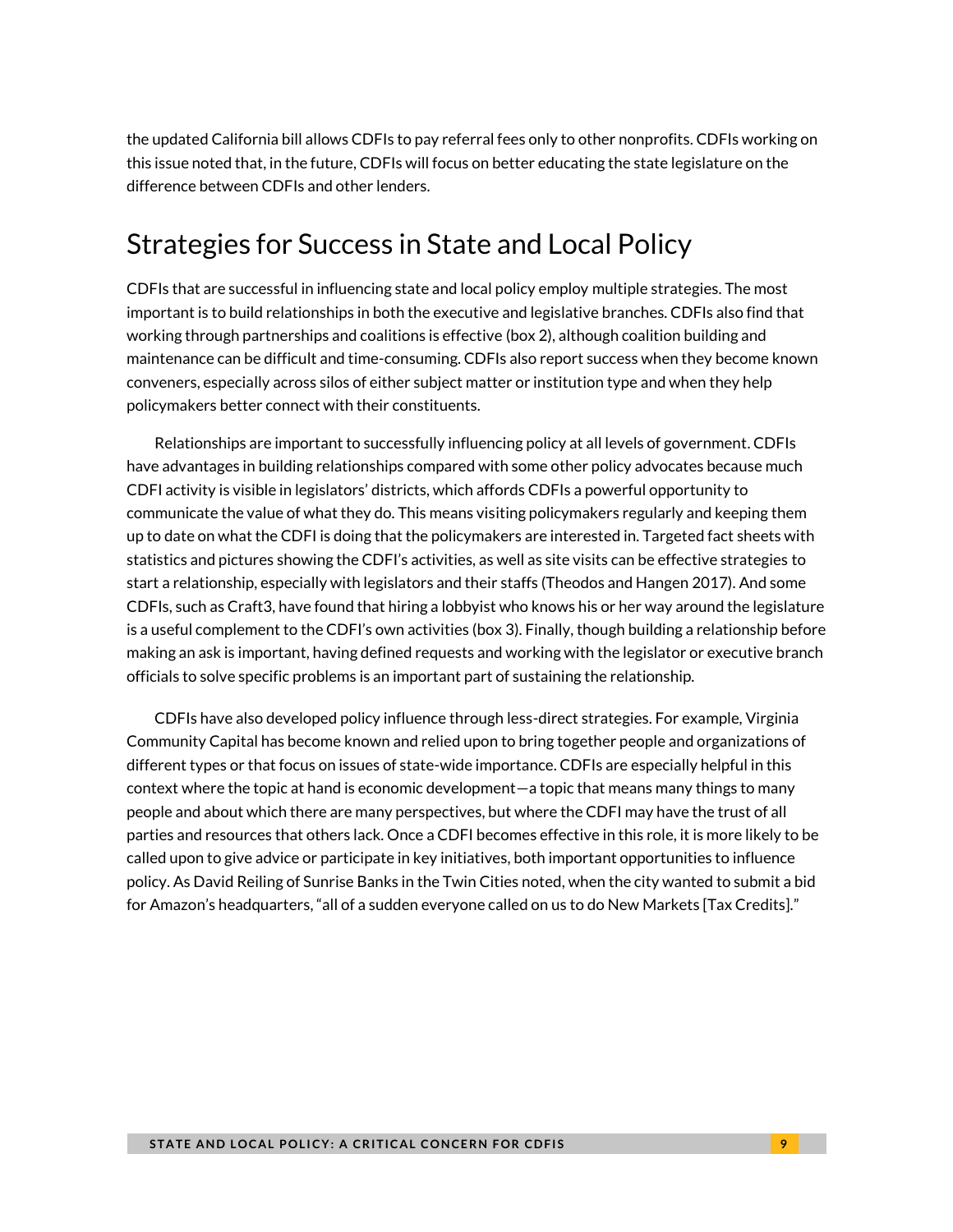#### BOX 2

#### **CDFI Coalitions**

Coalition-based advocacy can increase the likelihood that legislation and rulemaking will recognize and respond to the needs of CDFIs and those they serve. Coalitions frequently form around shared issues and may consist of a broad group of CDFIs, a group of organizations that share a broader social justice mission, or organizations (including, for example, CDFIs, nonprofits and private developers) working in the same space, such as affordable housing.

In some states, broad CDFI coalitions operate at the state level. Recently, CDFIs in Wisconsin began joining together to participate in a Hill Day in Madison. The coalition of CDFIs organizes a yearly event to meet with state representatives and senators and discuss CDFIs' positive outcomes in the state.

Some CDFIs participate in coalitions that focus on policy issues affecting their clients. More social justice–oriented coalitions may provide indirect benefit to CDFIs' daily work. In Kentucky, CDFIs joined with a broad coalition to support Medicaid expansion in the state. As organizations serving low-income families and seniors, the state adoption of the Affordable Care Act's Medicaid expansion benefited CDFIs' client base but was outside CDFI's traditional scope of work. In North Carolina, CDFIs that provide financial services in immigrant communities joined with immigrant rights groups and community-based organizations.

Some of the CDFIs interviewed noted the challenges of participating in this form of coalition advocacy because of differing ideas around political partisanship or inconsistencies between the interests of CDFI clients and CDFI funding partners. Though some CDFIs explicitly avoid this type of policy work, others feel it is essential to their mission. Developing a clear strategy that is vetted with the CDFI's board (which often includes members aligned with funders) can help the organization successfully thread this needle and help funders better understand the needs of the people and the communities the CDFI serves.

Finally, sectoral groups are another common form of coalition. For example, affordable housing– focused CDFIs in Washington can join the Washington Low Income Housing Alliance, a housing advocacy membership organization. CDFIs' engagement with these coalitions is an important part of their strategy for accessing funding from the state Housing Trust Fund. CDFIs interviewed noted that their participation in the broader community of affordable housing advocates, private housing developers and nonprofits supported their work to address homeownership rates in Washington after the recession.

Elyse Cherry of Boston Community Capital has found that another effective strategy builds on the CDFI's relationship with the people and businesses it serves. Policymakers may know there is a critical issue that needs to be addressed, but they may not be hearing from all sides, especially the people and communities CDFIs serve. Connecting CDFI clients with policymakers is not only beneficial for communities, it also increases policymakers' respect for and trust in the CDFI. Cherry noted that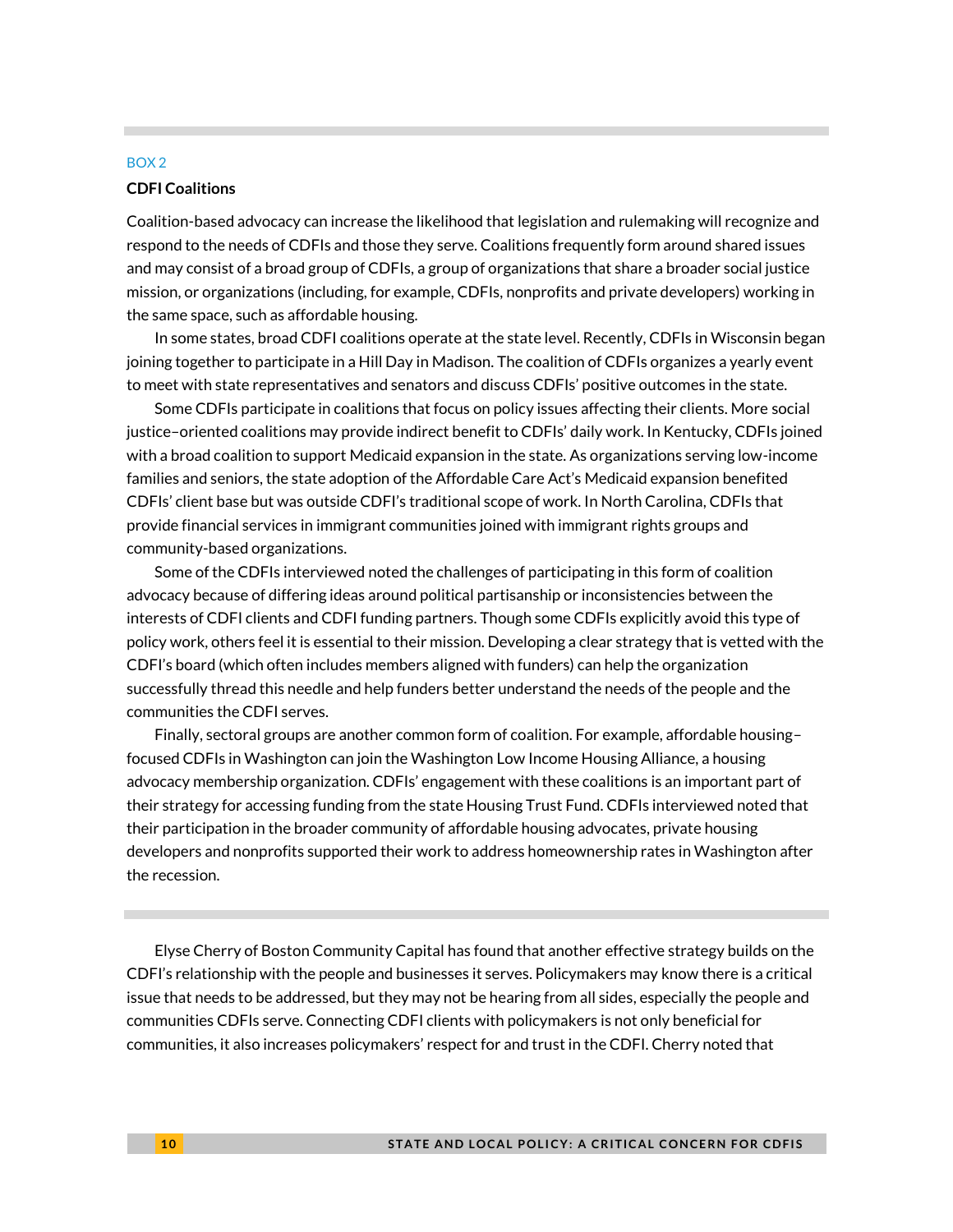partnership building, convening, and connecting are all enhanced when CDFI staff are also participants in organizations and with constituents who the CDFI is bringing together.

#### BOX 3

#### **How Do CDFIs Pay for Policy Work?**

Raising dedicated funds for policy work can be difficult, in part because of funder concerns about lobbying (even though all CDFIs, including nonprofits, are allowed to engage in lobbying.<sup>a</sup> Thus, this work is generally funded from the balance sheet and through money raised as general overhead. But the return, especially for work raising resources, can be significant and often more than pay for the cost of the policy work. One CDFI reported that staff had asked the board for \$200,000 to pay an outside firm to do legislative work for the CDFI. The board's response was that \$200,000 was not an outsized figure, but that it would be better spent by the CDFI learning how to do the legislative work itself. The organization reported that they successfully learned how to do legislative work, and that the investment had "paid for itself many times over."

a For a primer on rules governing political activity for nonprofits, see Jeremy Koulish, "Rules Governing Nonprofits and Political Activity: Brief Overview," *Urban Wire* (blog), Urban Institute, May 15, 2013, [https://www.urban.org/urban-wire/rules-governing](https://www.urban.org/urban-wire/rules-governing-nonprofits-and-political-activity-brief-overview)[nonprofits-and-political-activity-brief-overview](https://www.urban.org/urban-wire/rules-governing-nonprofits-and-political-activity-brief-overview).

### Techniques for Success

CDFIs use multiple techniques to implement their strategies for influencing state and local policy (box 4). One important underlying technique or tactic for success that we heard from multiple CDFIs is simply "knowing your stuff." Successful policy advocates know at least as much substantively as those they are working with, and they know the pitfalls, counterarguments, and responses. Being able to draft the legislation or regulation a CDFI wants enacted not only provides credibility, but it also can frame the discussion in a manner most consistent with the CDFI's interest. And, as in most activities, sharing—or even giving away—the credit for success is likely to generate more interest in working with a CDFI in the future. Appendix A, a resource for CDFIs, is an assessment tool to help CDFIs get started in assessing their state and local policy environment, including the context, available resources, key decisionmakers, and action steps.

*Framing* is a critical technique and one CDFIs sometimes have difficulty with. The key is to put the CDFI and the policymaker "on the same page." This can be especially important in the context of social justice advocacy where, especially in more conservative communities, framing the issue as economic development or revitalization can expand the audience that hears the CDFI's and the advocacy campaign's message. Several CDFIs in conservative locations said they consciously keep their advocacy bipartisan, which enables them to make common cause with legislators of multiple political persuasions.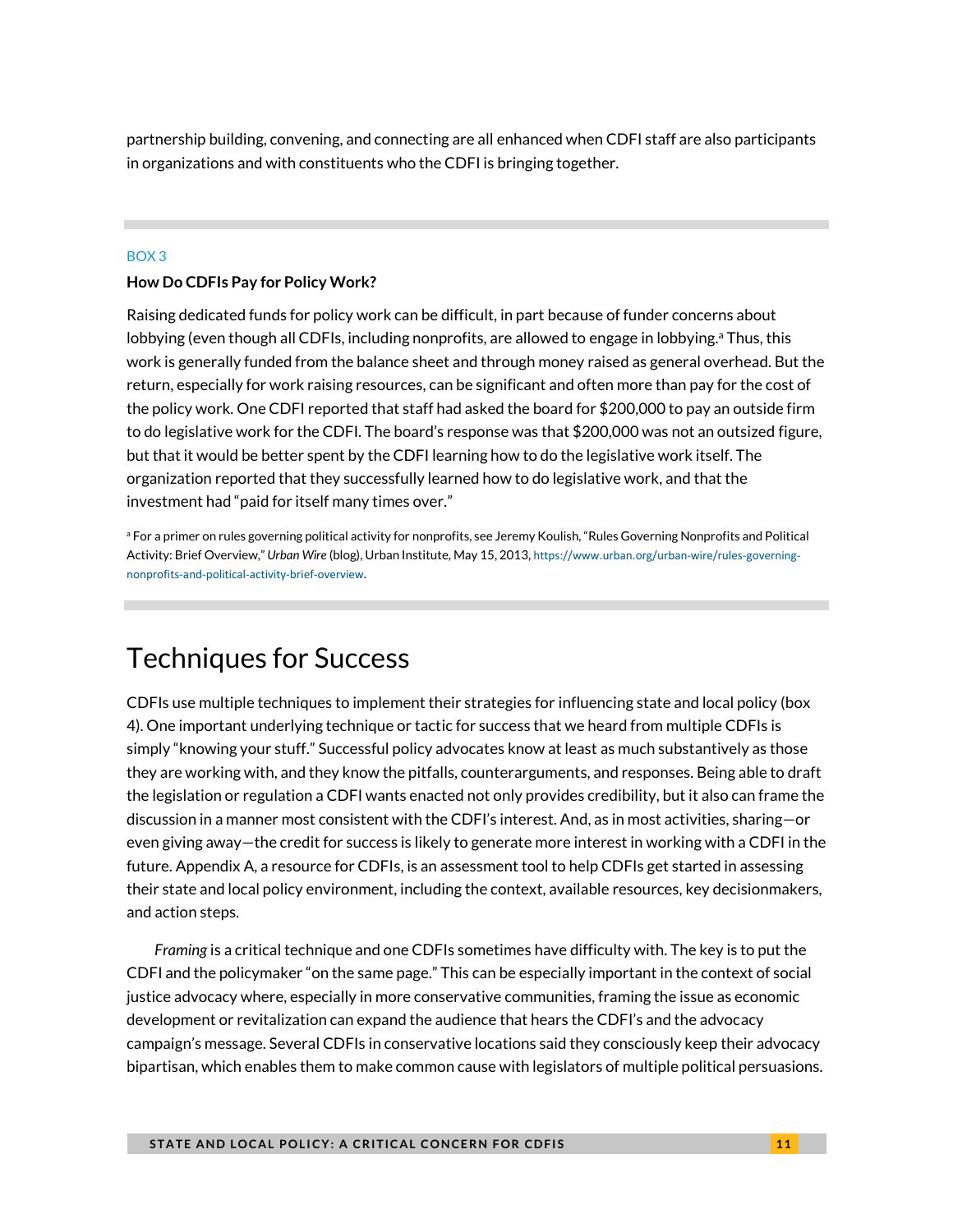But framing is vital in other contexts also. A lawmaker interested in jobs is more likely to be receptive to a message about how building or rehabilitating housing will generate jobs than a message solely about the need for affordable housing. Deborah De Santis of the Corporation for Supportive Housing emphasized the importance of making the business case for policies such as Medicaid expansion and moving people out of institutional care. A corollary of framing is to work with intermediaries (including lobbyists) who speak the policymakers' language, which may mean working with different partners and interacting with different policymakers for different issues. As Noel Poyo of the National Association for Latino Community Asset Builders explained that a CDFI can be more successful by framing a request around an issue of interest to a policymaker, such as affordable housing or energy, rather than the needs of the CDFI.

#### BOX 4

#### **Ten Tips for CDFIs Engaged in Policy Work**

- 1. Build relationships before making asks; focus attention on what you have done in a legislator's district or for the legislator's constituents.
- 2. Frame your interests to mesh with those of the policymakers you wish to influence and with what their constituents need.
- 3. Use need, output, and impact statistics, as well as business metrics, such as money saved, to make your case.
- 4. Build and work through partnerships and coalitions.
- 5. Be a convener across silos and become known as an influencer.
- 6. Connect the community with policymakers.
- 7. Pick advocacy battles carefully and keep your board involved.
- 8. Make sure the world, and especially policymakers with power and control, know what CDFIs are and do.
- 9. Share and give the credit for accomplishment, especially to locally elected officials.
- 10. Don't bite off more than you can chew.

*Media* is important to CDFIs' policy success. Even today, relatively few policymakers know what a CDFI is. Wendy Baumann of Wisconsin Women's Business Initiative Corporation said that developing the ability to effectively use media and to "earn" free media by building relationships with reporters and others who will cover the CDFI's activities, spreads the word in a manner that resonates with policymakers and is not self-serving. Doing this well requires a conscious strategy and well-executed and consistent branding and messaging. But the payoff, especially for print media that can easily be repurposed, can be immense.

*Statistics and stories* are important to getting the message across. They work best when targeted to a policymaker's constituency or interests; the classic "one pager" with stories and statistics can open a host of doors and, as a "leave behind," be a constant reminder of what the CDFI can do. As with media, stories are best told by clients, not by the CDFI itself. And statistics, which should focus on, for example,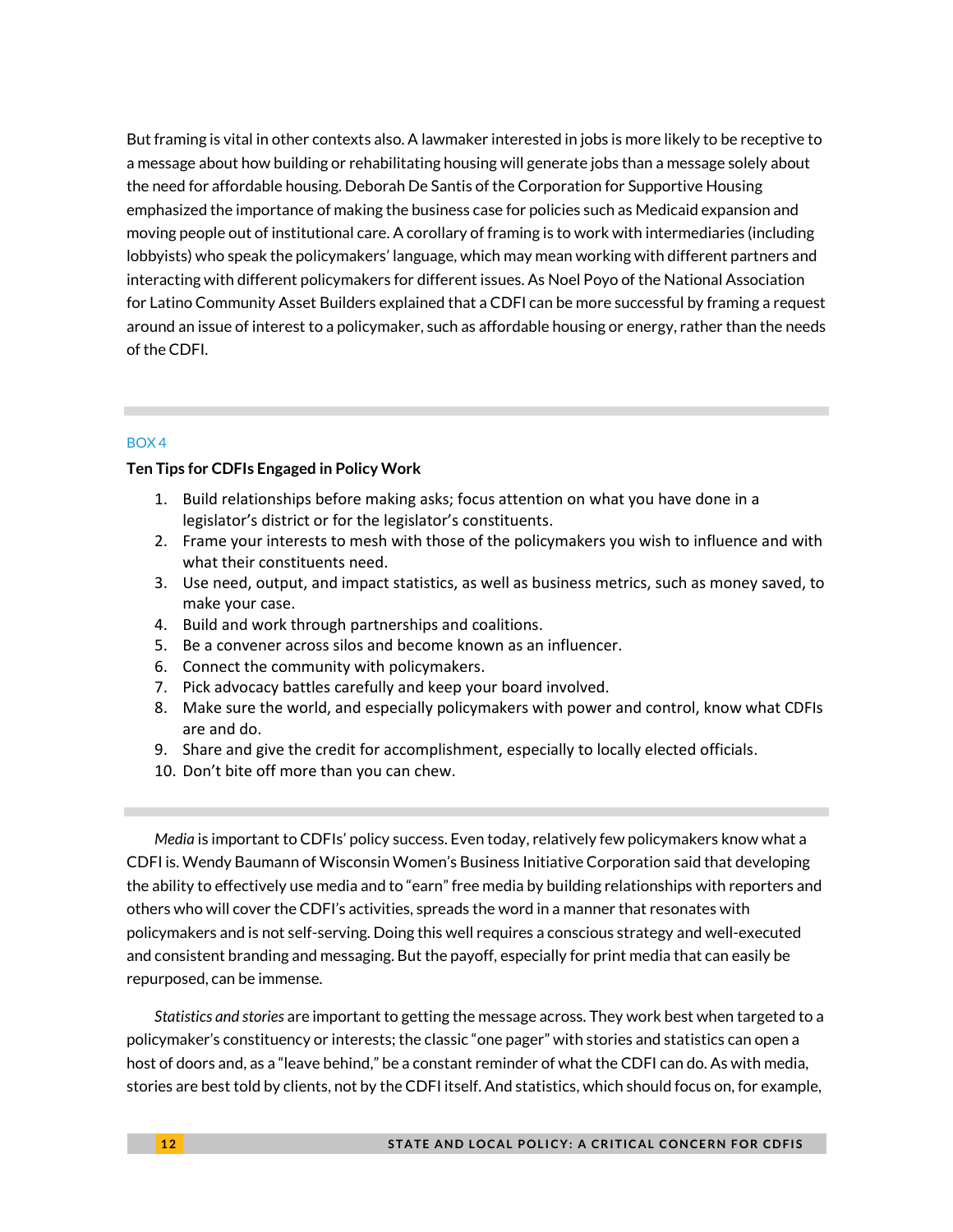what the CDFI has done in a legislator's district, can be especially compelling. Such an effort can benefit from a CDFI's investment in a broader measurement and learning agenda for the organization (Theodos and Seidman 2017). For newer CDFIs or those moving into a new area, data about need can also be useful if they are connected to how the CDFI will be responding to those needs. Output data, such as units built or jobs created, resonate; the "but for" impact information that funders and researchers are interested in can be valuable but is by no means required.

*Events* can be important to enhance the profile of a CDFI or the CDFI industry in general and are especially helpful when they are regular events on policymakers' turf. Baumann provided the example of "Capitol Hill Days" that not only provide opportunities for structured one-on-one discussions but also demonstrate the breadth and competency of the entire industry.

## Conclusion

With ongoing changes at the federal level, as well as interest and innovation at the state and local level, CDFIs that have exclusively focused on federal level policy over the last 20 years are increasingly interested in increasing impact at the state and local level. Many CDFIs have been working with state and local policy makers since their inception and balance policy work between important federal programs like the New Markets Tax Credit and low-income housing tax credit with state and municipal legislation. CDFIs engage with state and local policy for many reasons including accessing additional resources for the CDFI or for CDFI borrowers, setting the terms of business for CDFIs or their borrowers, and positively impacting the people and communities CDFIs work with. CDFIs interested in state and municipal legislation can benefit by learning about existing state- and local-level policies and programs on equity (grant) support, long-term or low-cost debt, credit enhancements, tax credits for investments in or with CDFIS, fees to run government programs, and licensing and regulatory policies. Examples of engagement in state and local policy can range from developing model legislation to increasing legislators' awareness of a CDFI's impact on a local economic development initiative. Whether a new member of a state CDFI coalition or a long-time convener on local policy issues, CDFIs should learn from colleagues who have been successful in the states and cities and expand, if not refocus, policy attention to include the states and localities in which they operate.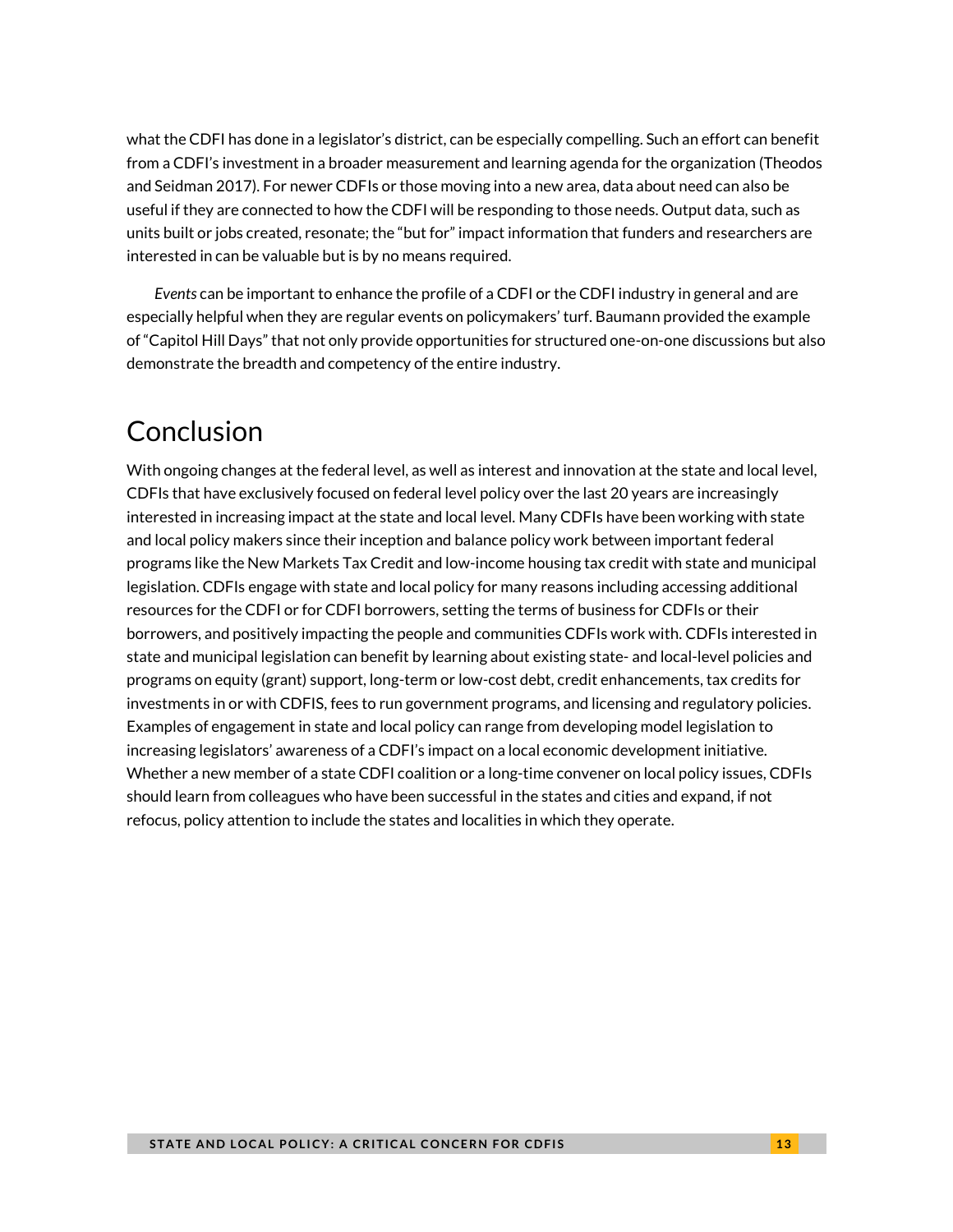## Appendix A. State and Local Policy Assessment

1. Issue or opportunity (e.g., rule or regulation change, new or modified program or policy):

2. State or locality of focus:

| Organizational resources<br>3. |                                                   |                                                              |
|--------------------------------|---------------------------------------------------|--------------------------------------------------------------|
| Staff, allies, and coalition:  | Connections and influence (to<br>decisionmakers): | Relevant work already<br>accomplished by you or<br>partners: |
|                                |                                                   |                                                              |

4. Key decisionmakers (organizations and individuals):

| 5. Action steps                                                                     |  |
|-------------------------------------------------------------------------------------|--|
| Short term (1-6 months):<br>Medium term (6-18 months):<br>Long term (18-36 months): |  |
|                                                                                     |  |
|                                                                                     |  |
|                                                                                     |  |
|                                                                                     |  |
|                                                                                     |  |
|                                                                                     |  |
|                                                                                     |  |
|                                                                                     |  |
|                                                                                     |  |
|                                                                                     |  |
|                                                                                     |  |
|                                                                                     |  |
|                                                                                     |  |
|                                                                                     |  |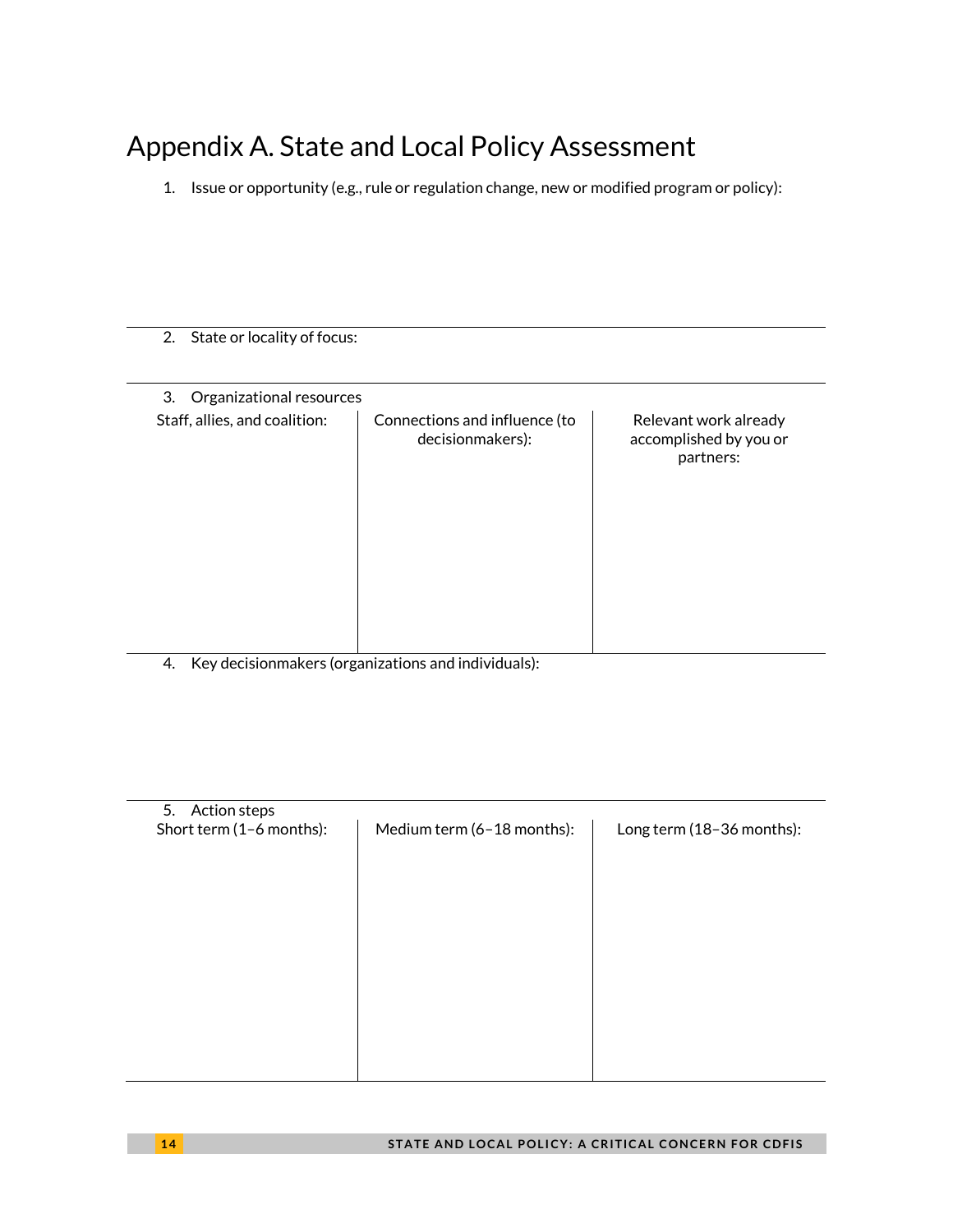## **Notes**

- <span id="page-14-0"></span>1. See "State Small Business Credit Initiative," US Department of the Treasury, last updated September 21, 2017, [https://www.treasury.gov/resource-center/sb-programs/Pages/ssbci.aspx.](https://www.treasury.gov/resource-center/sb-programs/Pages/ssbci.aspx)
- <span id="page-14-1"></span>2. "California Organized Investment Network," California Department of Insurance, accessed December 11, 2017[, https://www.insurance.ca.gov/0250-insurers/0700-coin/Index.cfm.](https://www.insurance.ca.gov/0250-insurers/0700-coin/Index.cfm)
- <span id="page-14-2"></span>3. "Community Development Financial Institution Assistance Program," Empire State Development, accessed December 11, 2017[, https://esd.ny.gov/community-development-financial-institution-assistance-program.](https://esd.ny.gov/community-development-financial-institution-assistance-program)
- <span id="page-14-3"></span>4. See note 2.
- <span id="page-14-4"></span>5. The states are Alabama, Alaska, Arkansas, Florida, Illinois, Kentucky, Louisiana, Maine, Mississippi, Nebraska, Nevada, Ohio, Oregon, and Utah. Programs have also been proposed in California and Minnesota. See "New Market Tax Credit Resource Center," Novogradac and Company, LLP, accessed December 11, 2017, [https://www.novoco.com/resource-centers/new-markets-tax-credits/application-allocation/state-nmtc](https://www.novoco.com/resource-centers/new-markets-tax-credits/application-allocation/state-nmtc-programs)[programs.](https://www.novoco.com/resource-centers/new-markets-tax-credits/application-allocation/state-nmtc-programs)
- <span id="page-14-5"></span>6. "Oregon New Markets Tax Credit," Business Oregon, accessed December 11, 2017, [http://www.oregon4biz.com/How-We-Can-Help/Finance-Programs/NMTC/.](http://www.oregon4biz.com/How-We-Can-Help/Finance-Programs/NMTC/)
- <span id="page-14-6"></span>7. A list of state historic tax credit programs is available "Historic Tax Credit Resource Center," Novogradac and Company, LLP, accessed December 11, 2017[, https://www.novoco.com/resource-centers/historic-tax](https://www.novoco.com/resource-centers/historic-tax-credits/state-htcs/state-htc-program-descriptions)[credits/state-htcs/state-htc-program-descriptions.](https://www.novoco.com/resource-centers/historic-tax-credits/state-htcs/state-htc-program-descriptions)
- <span id="page-14-7"></span>The states / jurisdictions with state low-income housing tax credit programs are Arkansas, California, Colorado, Connecticut, District of Columbia, Georgia, Hawaii, Illinois, Massachusetts, Missouri, Nebraska, New Mexico, New York, Oklahoma, Utah, and Vermont. In addition, a program has been proposed in Minnesota. See "State LIHTC Program Descriptions," Novogradac and Company, LLP, December 11, 2017, [https://www.novoco.com/resource-centers/affordable-housing-tax-credits/application-allocation/state-lihtc](https://www.novoco.com/resource-centers/affordable-housing-tax-credits/application-allocation/state-lihtc-program-descriptions)[program-descriptions.](https://www.novoco.com/resource-centers/affordable-housing-tax-credits/application-allocation/state-lihtc-program-descriptions)
- <span id="page-14-8"></span>9. "Sustainable Fisheries: Sustainable Fisheries/Aquaculture Program," Coastal Enterprises, accessed December 11, 2017[, https://www.ceimaine.org/consulting/natural-resources/fisheries-and-waterfront/.](https://www.ceimaine.org/consulting/natural-resources/fisheries-and-waterfront/)

## References

- Bevins, Bart. 2013. "[Urban Initiative Loan Program](https://www.leg.state.mn.us/docs/2013/mandated/130628.pdf)." Saint Paul, MN: Department of Employment and Economic Development.
- Brett, Daniel, and Tom Woelfel. 2016. California *[Organized Investment Network Impact Report: Examining Investments](https://www.pacificcommunityventures.org/wp-content/uploads/sites/6/2016/07/COIN-Impact-Report-Final-Digital-Version.pdf)  [Made in California from 2011 through 2015](https://www.pacificcommunityventures.org/wp-content/uploads/sites/6/2016/07/COIN-Impact-Report-Final-Digital-Version.pdf)*. San Francisco, Pacific Community Ventures.
- Jones, Dave, and Stacie Olivares-Castain. 2016. *[Community Investment Survey: 2016 Data Call](http://www.insurance.ca.gov/0250-insurers/0700-coin/10-Pub-News/upload/COIN-CIS-2016-Key-Findings-Report-Final.pdf)*. California Department of Insurance, California Organized Investment Network.
- Opportunity Finance Network. n.d. *2012 State Legislation and Advocacy Report.* Philadelphia: Opportunity Finance Network.
- Seidman, Ellen, Sameera Fazili, and Brett Theodos. 2017. "[Making Sure There Is a Future: Capitalizing Community](https://www.urban.org/research/publication/making-sure-there-future)  [Development Financial Institutions](https://www.urban.org/research/publication/making-sure-there-future)." Washington, DC: Urban Institute.
- Theodos, Brett, and Ellen Seidman. 2017. "[From Compliance to Learning: Helping Community Development](https://www.urban.org/research/publication/compliance-learning)  [Financial Institutions Better Determine and Demonstrate Their Results.](https://www.urban.org/research/publication/compliance-learning)" Washington, DC: Urban Institute.
- Theodos, Brett, and Eric Hangen. 2017. "[Expanding Community Development Financial Institutions: Growing](https://www.urban.org/research/publication/expanding-community-development-financial-instructions)  [Capacity across the US.](https://www.urban.org/research/publication/expanding-community-development-financial-instructions)" Washington, DC: Urban Institute.
- Theodos, Brett, Sameera Fazili, and Ellen Seidman. 2016. "[Scaling Impact for Community Development Financial](https://www.urban.org/research/publication/scaling-impact-community-development-financial-institutions)  [Institutions.](https://www.urban.org/research/publication/scaling-impact-community-development-financial-institutions)" Washington, DC: Urban Institute.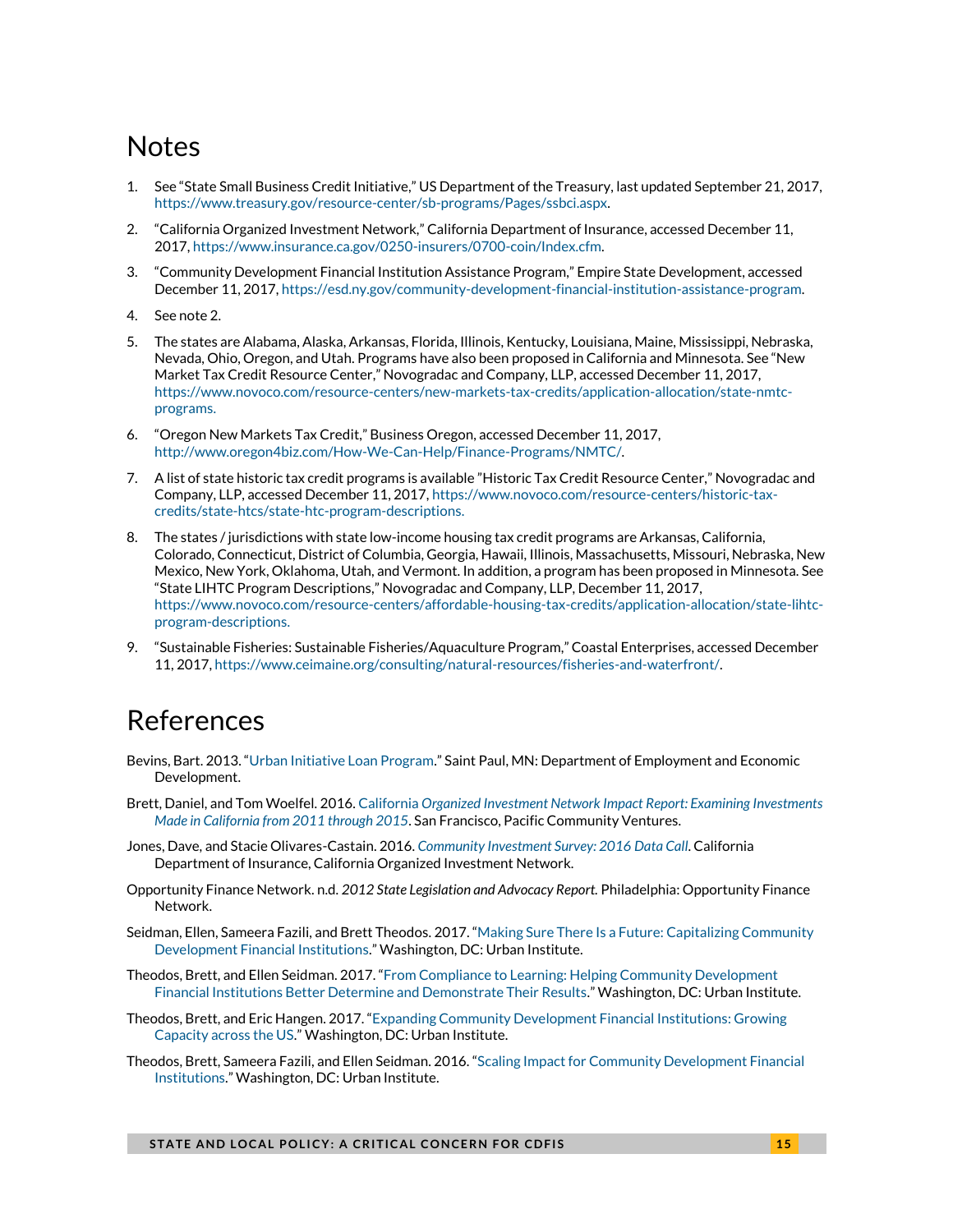## About the Authors

**Brett Theodos** is a senior research associate at the Urban Institute. **Ellen Seidman** is a nonresident fellow at the Urban Institute. **Leiha Edmonds** is a research associate at the Urban Institute. **Eric Hangen** is principal at I Squared Community Development Consulting.

### Acknowledgments

This brief was funded by JPMorgan Chase. We are grateful to them and to all our funders, who make it possible for Urban to advance its mission.

The views expressed are those of the authors and should not be attributed to the Urban Institute, its trustees, or its funders. Funders do not determine research findings or the insights and recommendations of Urban experts. Further information on the Urban Institute's funding principles is available at [www.urban.org/support.](file:///D:/Users/DMatos/AppData/Local/Box/Box%20Edit/Documents/fDNkLIJhcE2rsm2hcR7gJg==/www.urban.org/support)

A special thanks to Janis Bowdler, Colleen Briggs, Liza Cowan, Michael Johnson, Charlie Corrigan, and Mercedeh Mortazavi at JPMorgan Chase for their support for the State and Local Policy CDFI convening and brief. Thanks to the CDFI representatives whom we interviewed in advance of this brief. Thanks to the CDFIs and other stakeholders who joined and contributed to a roundtable discussion on this topic and participated in an Opportunity Finance Network workshop. In addition to the authors, participants included Nancy Andrews, Low Income Investment Fund; Janie Barrera, LiftFund; Wendy Baumann, Wisconsin Women's Business Initiative Corporation; Betsy Biemann, CEI; Gwendy Donaker Brown, Opportunity Fund; William Bynum, HOPE (Hope Enterprise Corporation/ Hope Credit Union); Lori Chatman, Enterprise Community Loan Fund; Elyse Cherry, Boston Community Capital; Louise Cohen, Primary Care Development Corporation; Deborah De Santis, Corporation for Supportive Housing; Sameera Fazili, Federal Reserve Bank of Atlanta; Jeanne Golliher, Cincinnati Development Fund; Jane Henderson, Virginia Community Capital; Calvin Holmes, Chicago Community Loan Fund; Jeannine Jacokes, Partners for the Common Good; Marten Jenkins, Natural Capital Investment Fund; Jennifer Johnson, Southern Bancorp Community Partners; Matt Josephs, Local Initiatives Support Corporation; Mike Loftin, Homewise; Willie Logan, Opa-locka Community Development Corporation; Jack Markowski, Community Investment Corporation; Justin Maxson, Mary Reynolds Babcock Foundation; Jeff Merkowitz, CDFI Fund; Wayne Meyer, New Jersey Community Capital; Sara Morgan, Fahe; Andy Posner, Capital Good Fund; Noel Poyo, National Association for Latino Community Asset Builders; Ceyl Prinster, Colorado Enterprise Fund; David Reiling, Sunrise Banks; Jerry Rickett, Kentucky Highlands Investment Corporation; Lori Scott, MacArthur Foundation; Michael Sloss, ROC USA; Kevin Smith, Community Ventures; Luz Urrutia, Opportunity Fund; Rosa Ríos Valdez, Business and Community Lenders of Texas; Hubert Van Tol, PathStone Corporation; Jennifer Vasiloff, Opportunity Finance Network; Eric Weaver, Opportunity Fund; and Adam Zimmerman, Craft3.